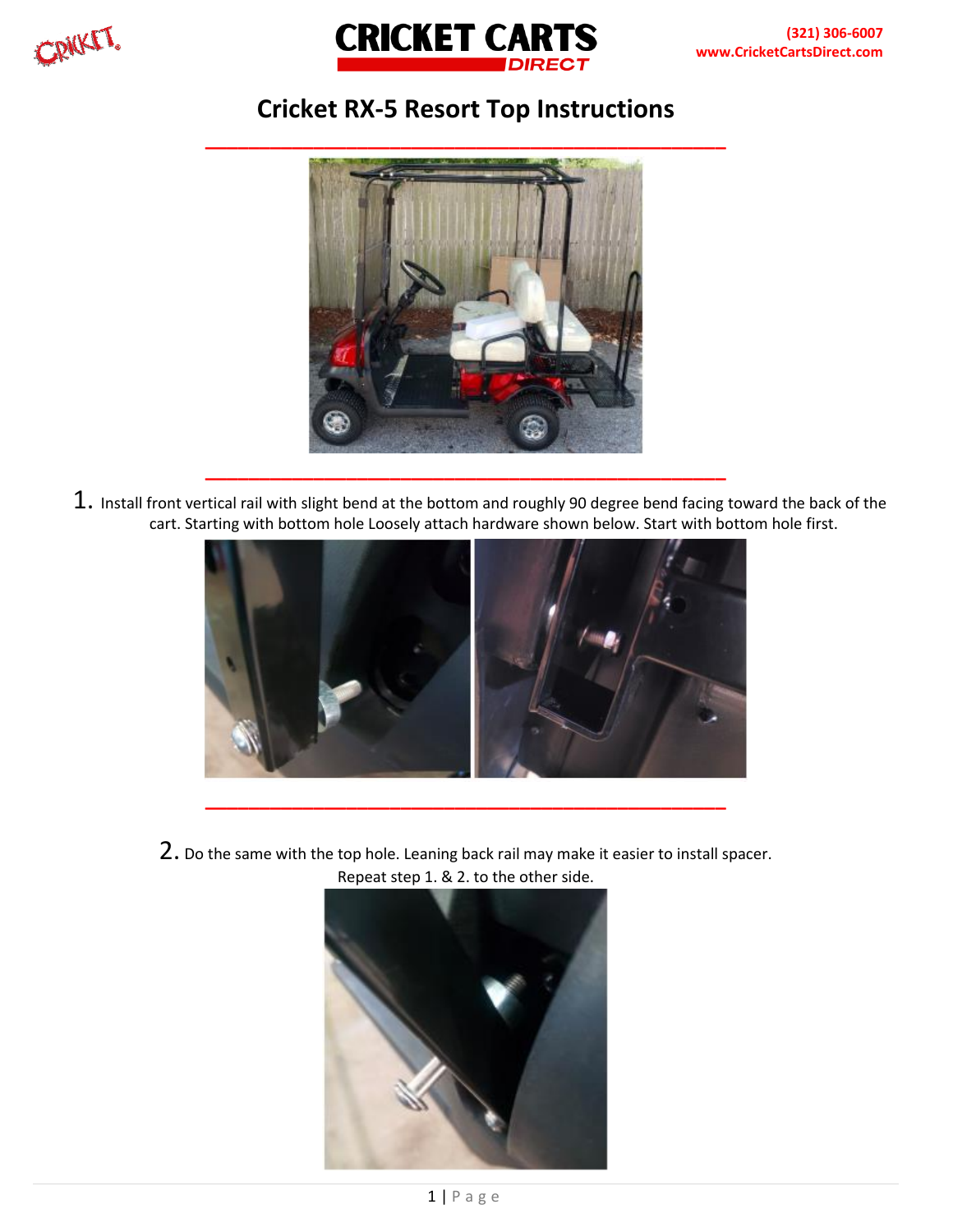CRICKET.



3. Install rear vertical rails without bend at the bottom. Loosen thumb knob in rear basket and insert rear vertical rail with 90 degree bend facing forward on both sides, leaving the knobs loose.



4. Install front rail cover by sliding down from the top of rail as show in picture below to both sides. Do not install hardware at this time.

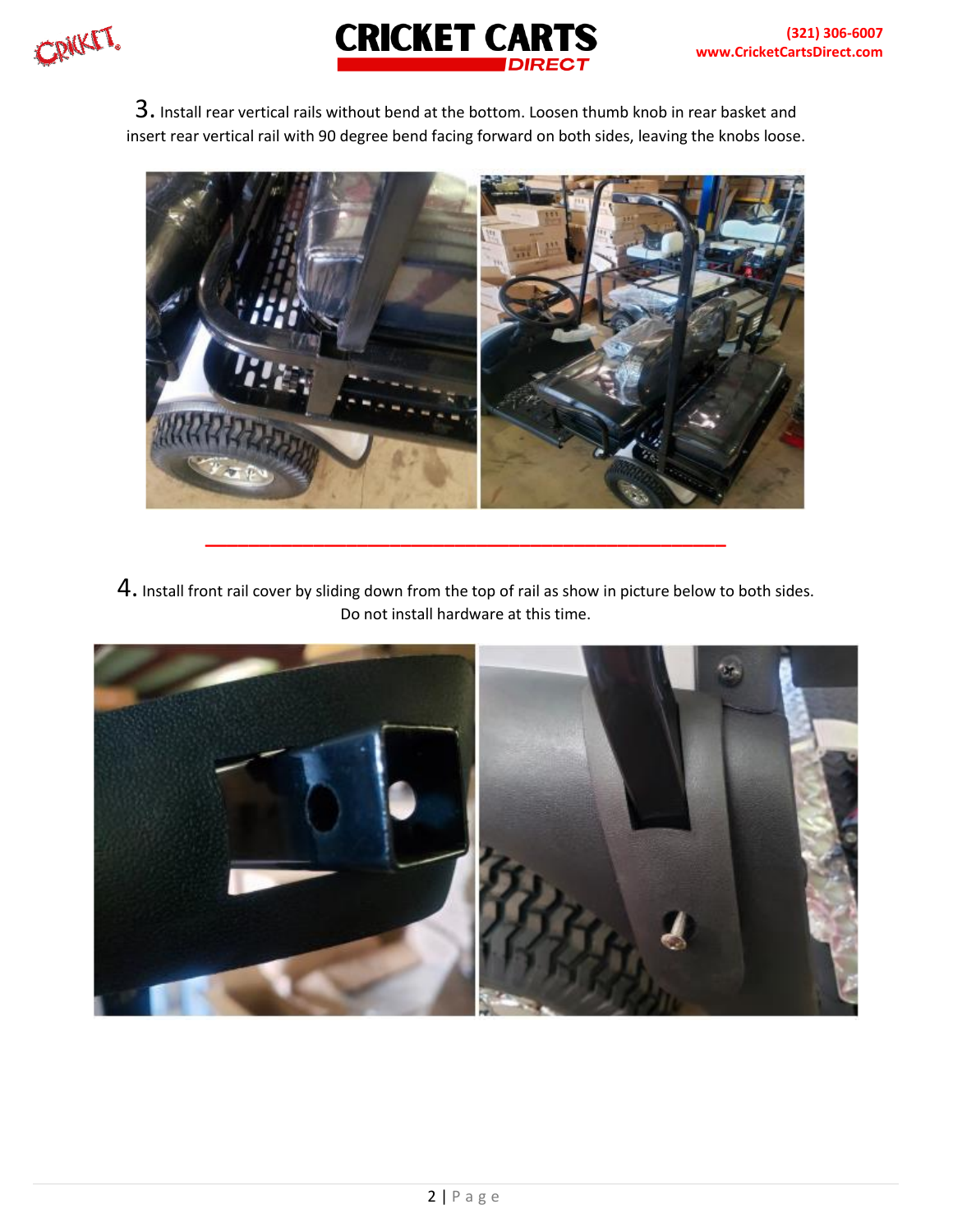CRICKET.



5. Install the black plastic clips and rubber grommet to each side of windshield. Then align black plastic clip with each front vertical rail and snap in place.



6. Slide windshield up or down until the hole in the rubber grommet matches hole in front vertical rail. Install & tighten this hardware as shown below. Do this to both sides.

**\_\_\_\_\_\_\_\_\_\_\_\_\_\_\_\_\_\_\_\_\_\_\_\_\_\_\_\_\_\_\_\_\_\_\_\_\_\_\_\_\_\_\_\_\_\_\_\_**

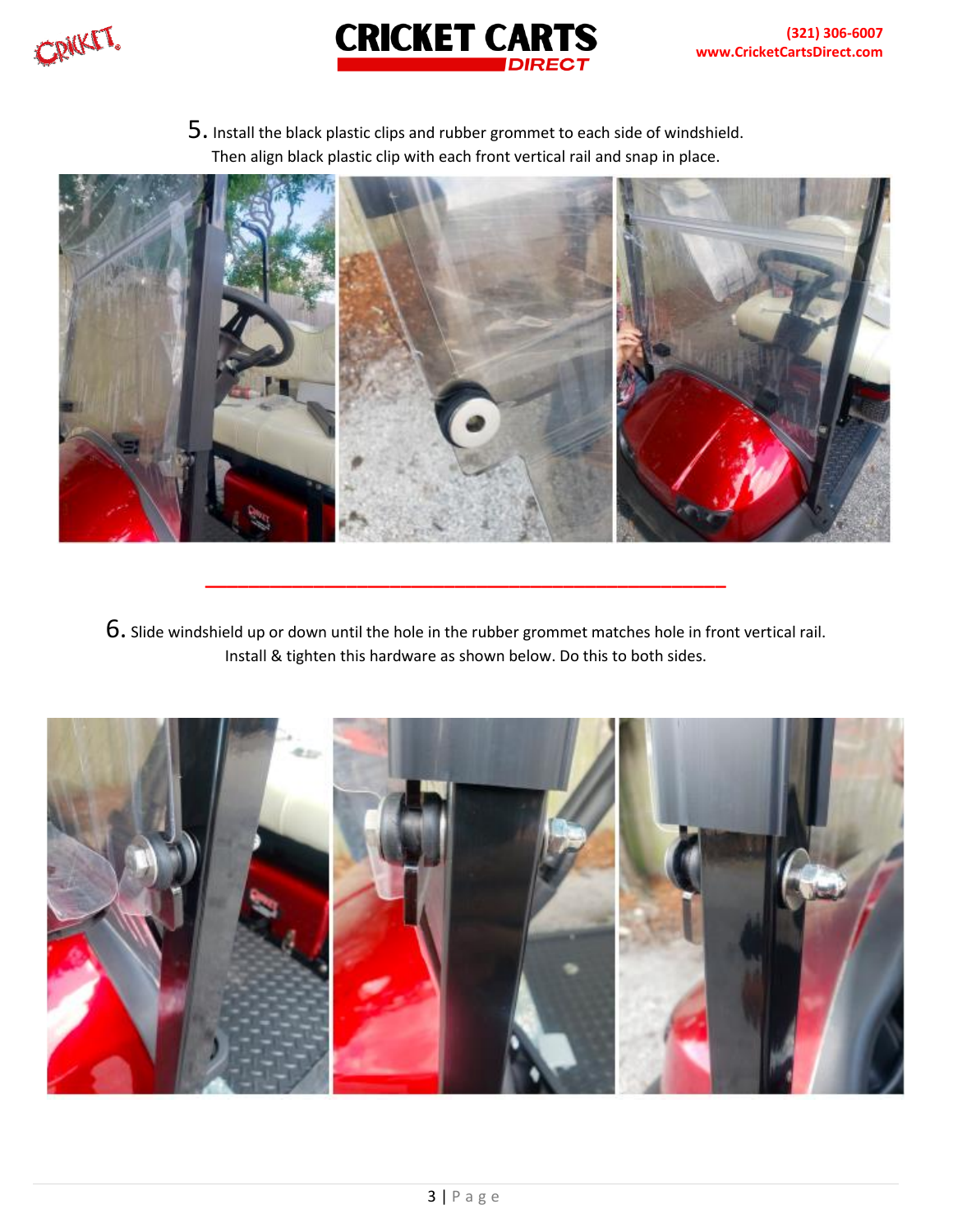



7. Install top frame with rear view mirror mount towards front of cart to the front vertical rail by aligning front holes in top frame with the and loosely attaching hardware show below. Do the same to the other side.



8. Install top frame to the rear vertical rail by aligning rear holes in top frame with holes in rear vertical rails and loosely attaching hardware show below. Do the same to the other side.